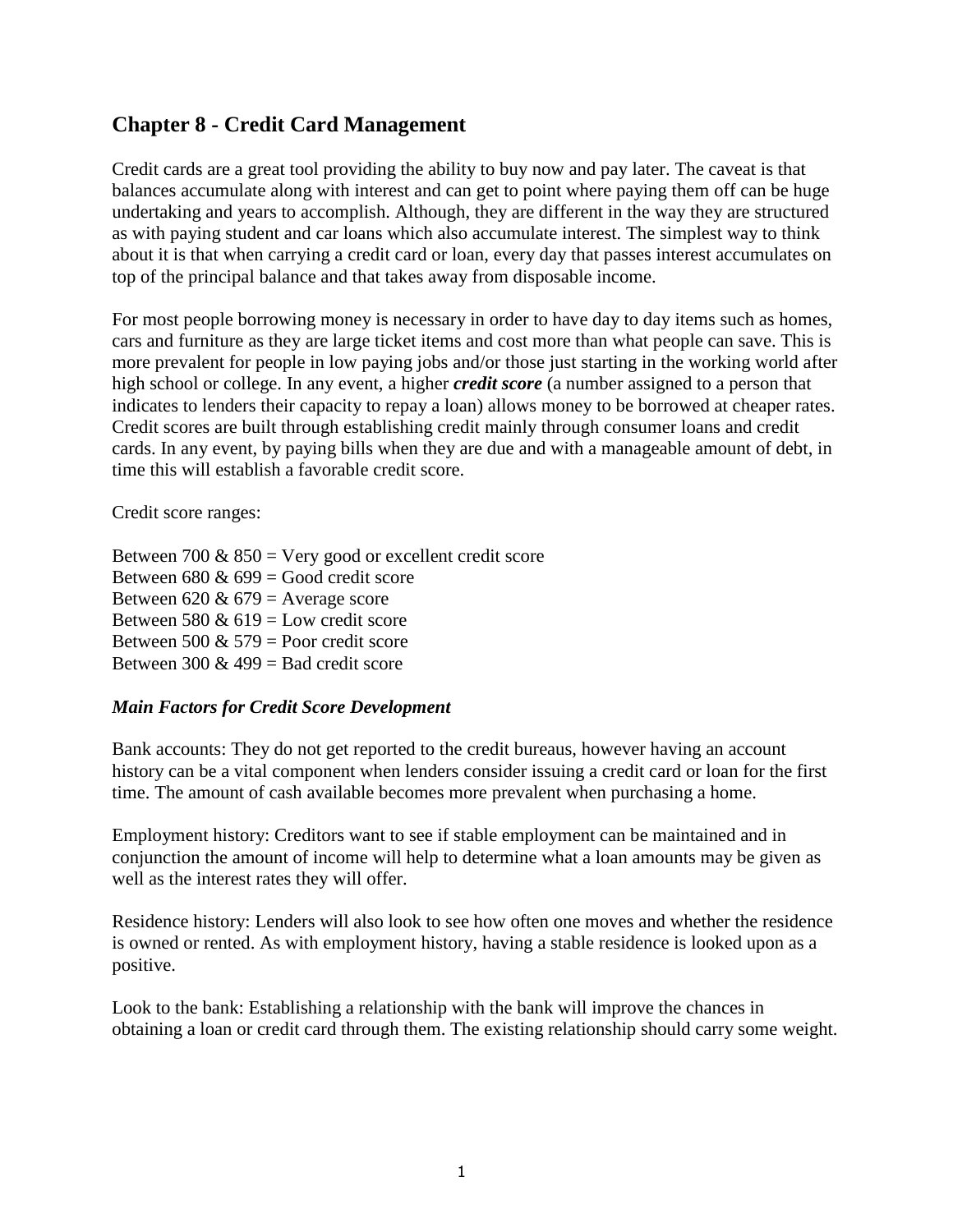Store Cards: These credit cards generally have low credit limits and more lenient approval requirements making them easier to get approval.

Finance a store purchase with a same-as-cash offer: some let consumers purchase items on credit with a deal that allows no interest for a set period of time. In essence it is a type of loan, but the key is to pay the card off during the interest-free period.

*Secure credit*: This card requires a cash collateral deposit that becomes the credit line for that account. For example, if \$500 is put into the account; then it behaves like a debit card in that once the \$500 is exhausted, the account goes back to a zero balance. Then more money needs to be added to use the card to use it again. This is a backdoor to establishing or reestablishing credit but it is important to understand the fees that may come with it.

### **8.1 Credit Card Interest Accumulation**

To truly understand how credits cards are operate is to know how they accumulate interest. Most use the average daily balance formula:

Take the beginning balance each day and add any new advances, unpaid finance charges and subtract any credits and payments. Then all of the daily balances in the billing cycle are divided by the total number of days in the billing cycle.

| <b>Day</b> | <b>Balance</b> | Day      | <b>Balance</b> | <b>Day</b> | <b>Balance</b> |
|------------|----------------|----------|----------------|------------|----------------|
| Day 1      | \$100          | Day $11$ | \$200          | Day $21$   | \$300          |
| Day 2      | \$100          | Day $12$ | \$200          | Day 22     | \$300          |
| Day 3      | \$100          | Day 13   | \$200          | Day 23     | \$300          |
| Day 4      | \$100          | Day 14   | \$200          | Day 24     | \$300          |
| Day 5      | \$100          | Day $15$ | \$200          | Day 25     | \$300          |
| Day 6      | \$100          | Day 16   | \$200          | Day 26     | \$300          |
| Day 7      | \$100          | Day 17   | \$200          | Day 27     | \$300          |
| Day 8      | \$100          | Day 18   | \$200          | Day 28     | \$300          |
| Day 9      | \$100          | Day 19   | \$200          | Day 29     | \$300          |
| Day $10$   | \$100          | Day 20   | \$200          | Day 30     | \$300          |

In Table above the average daily is \$6,000:

**-Day 1 through 10: \$100 x 10 = \$1,000 -Day 11 through 20: \$200 x 10 = \$2,000 -Day 21 through 30: \$300 x 10 = \$3,000**

#### **\$6,000 / 30 days = \$200**

Next is to take the average daily balance multiply by the annual percentage rate and divided the periodic rate by 12 for the number of months in the year.

#### **\$200 x 10% / 12 - In mathematical form: \$200 x .10/12 = \$1.67**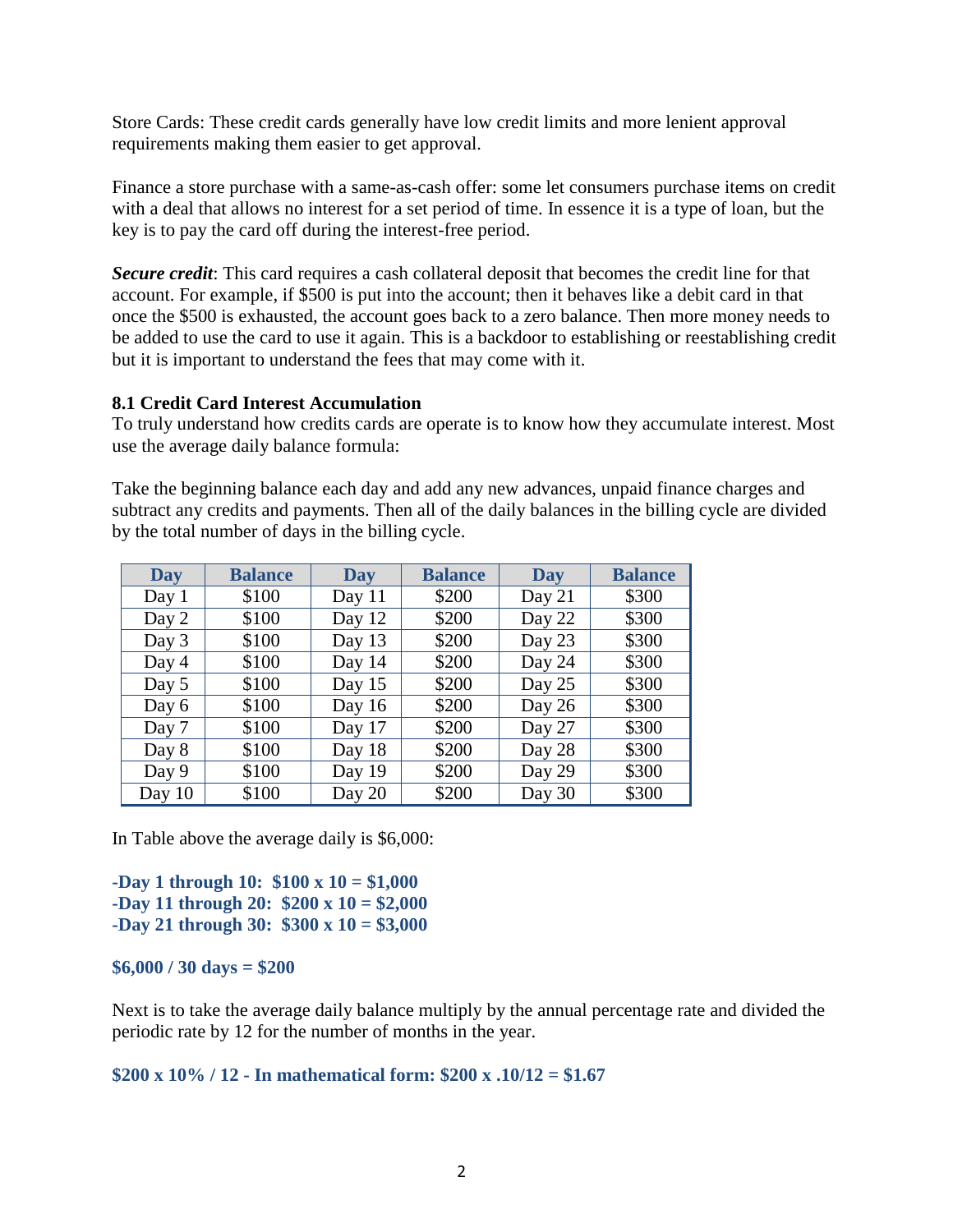The \$1.67 is added to the overall balance at the end of the billing cycle:

### **\$300 + \$1.67 = \$301.67**

### **8.2 Making Minimum Payments Increase Balances**

Every credit card has a *minimum payment* due each month by (an established percentage of the outstanding balance). There are varying percentages typically in the neighborhood of 1% to 4%. For example, the minimum payment is \$25.

The minimum payment of \$25.00 will be due at least 21 days after the billing statement is mailed or emailed according to law. With the balance at \$301.67, paying the \$25.00 will reduce the balance only to \$276.67. However, the balance is revolving and for several months the \$25 minimum pay is a fraction above the accumulated interest. From this pattern, if only the minimum payment it would take 14 months to bring the balance to zero:

| <b>Month</b> | <b>Begin Balance</b> | <b>Avg Daily Balance</b> | <b>Interest</b> | <b>New Balance</b> | <b>Minimum Pmt</b> |
|--------------|----------------------|--------------------------|-----------------|--------------------|--------------------|
| April        | \$300.00             | \$200.00                 | \$1.67          | \$301.67           | \$25.00            |
| May          | \$276.67             | \$276.67                 | \$2.31          | \$278.97           | \$25.00            |
| June         | \$253.97             | \$253.97                 | \$2.12          | \$256.09           | \$25.00            |
| July         | \$231.09             | \$231.09                 | \$1.93          | \$233.01           | \$25.00            |
| August       | \$208.01             | \$208.01                 | \$1.73          | \$209.75           | \$25.00            |
| September    | \$184.75             | \$184.75                 | \$1.54          | \$186.29           | \$25.00            |
| October      | \$161.29             | \$161.29                 | \$1.34          | \$162.63           | \$25.00            |
| November     | \$137.63             | \$137.63                 | \$1.15          | \$138.78           | \$25.00            |
| December     | \$113.78             | \$113.78                 | \$0.95          | \$114.73           | \$25.00            |
| January      | \$89.73              | \$89.73                  | \$0.75          | \$90.47            | \$25.00            |
| February     | \$65.47              | \$65.47                  | \$0.55          | \$66.02            | \$25.00            |
| March        | \$41.02              | \$41.02                  | \$0.34          | \$41.36            | \$25.00            |
| April        | \$16.36              | \$16.36                  | \$0.14          | \$16.50            | \$25.00            |

In looking at the figures to borrow \$300 it costs \$1.67. Under this scenario the credit card company has made \$1.67 to provide \$300 in credit or .0055% on their money. This is may seem like a respectable return in the business world however, they're looking for much greater returns. In reality most credit cards have charges occurring every month with greater balances thus generating more income. Their intent is to have consumers build balances to a point where it takes them years to pay them off while keeping payments low each month as to not crimp the budget. This also why they add credit limits so balances do not get out of control so they don't risk their investment. Hence, keeping a relatively consistent balance with small drawn-out payments will generate large profits over time creating high return on investment. When they get to this point even considering the cases where a customer defaults, as long as they've made more in payments than what they allowed for credit they still profit (considering the cost for normal business operations). From there they can write the losses off during tax time.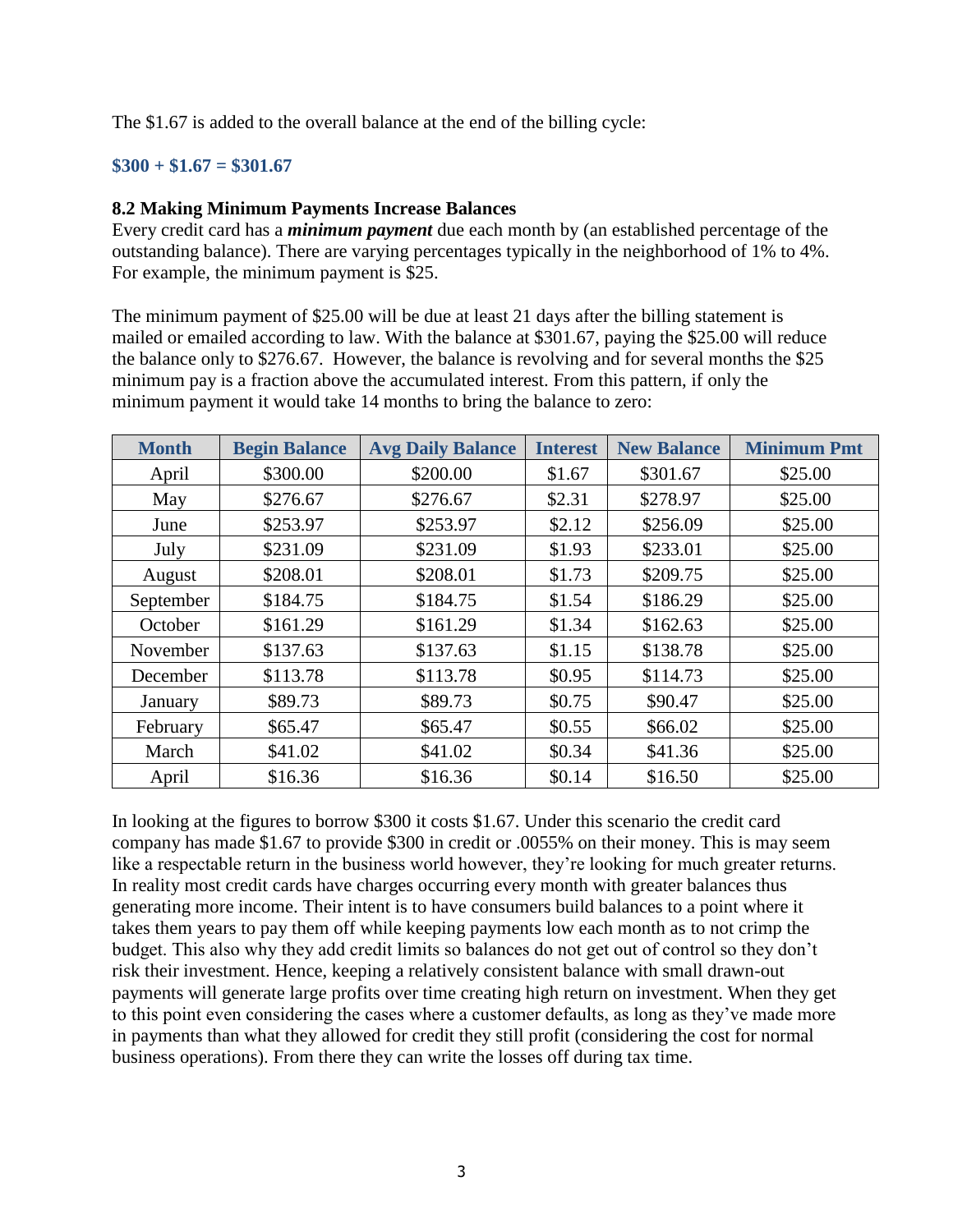In first the scenario above it was based on a one-month purchasing criteria but what happens when new purchases are added with only the minimum payment being applied that is less than the interest calculation? For example, suppose a \$50 purchase is added monthly at the first of the month to pay a bill with a minimum payment of 3%.

| <b>Month</b> | <b>Balance</b> | <b>Purchases</b> | <b>Ave Daily Bal</b> | <b>Interest</b> | <b>New Total</b> | <b>Min Pmt</b> |
|--------------|----------------|------------------|----------------------|-----------------|------------------|----------------|
| April        | \$300.00       | \$300            | \$200.00             | \$1.67          | \$301.67         | \$25.00        |
| May          | \$276.67       | \$50             | \$326.67             | \$2.72          | \$329.39         | \$25.00        |
| June         | \$304.39       | \$50             | \$354.39             | \$2.95          | \$357.34         | \$25.00        |
| July         | \$332.34       | \$50             | \$382.34             | \$3.19          | \$385.53         | \$25.00        |
| August       | \$360.53       | \$50             | \$410.53             | \$3.42          | \$413.95         | \$25.00        |
| September    | \$388.95       | \$50             | \$438.95             | \$3.66          | \$442.61         | \$25.00        |
| October      | \$417.61       | \$50             | \$467.61             | \$3.90          | \$471.50         | \$25.00        |
| November     | \$446.50       | \$50             | \$496.50             | \$4.14          | \$500.64         | \$25.00        |
| December     | \$475.64       | \$50             | \$525.64             | \$4.38          | \$530.02         | \$25.00        |
| January      | \$505.02       | \$50             | \$555.02             | \$4.63          | \$559.65         | \$25.00        |
| February     | \$534.65       | \$50             | \$584.65             | \$4.87          | \$589.52         | \$25.00        |
| March        | \$564.52       | \$0              | \$564.52             | \$4.70          | \$569.22         | \$25.00        |

After one year's time the balance (New Total column) stands at \$569.22 with a total of \$850 in purchases despite \$247.75 payments. In looking at the table, if nothing changed in the purchasing pattern and the minimum payment structure remained the same, the balance would never reach zero because of the \$50 in purchases each month.

# **8.3 The Minimum Payment Language**

Often seen with credit card companies or through websites that have credit card payoff calculators, the premise is that "this card would paid off in . . . months based on this \$ . . . minimum payment. The caveat is that the consumer is informed how long it will take to pay the card off but that is based on what is owed at that point in time with no new purchases.

This solidifies the sole point of credit cards position in making money. At some point in the scenario above they would lose money because the money lent out will never paid back because the purchases exceed the interest accrual and the minimum payment Therefore, in their business models they expect a certain percentage of their customers will pay back their debt so can hedge against the ones who don't.

Credit card issuers at a point had gone even deeper with their business model allowing *negative amortization* (which is when minimum monthly payments are less than the interest charged each month and therefore does not decrease debt). To curb this activity, the Office of the Comptroller of the Currency Board of Governors of the Federal Reserve System stepped in administered guidelines to eliminate negative amortization. In no specific formula was set, but forced credit card companies to make the minimum payment to cover the month's accrued interest and a portion of the total balance. When reading the fine print for a card issuers rules on minimum payments it will read like the example below: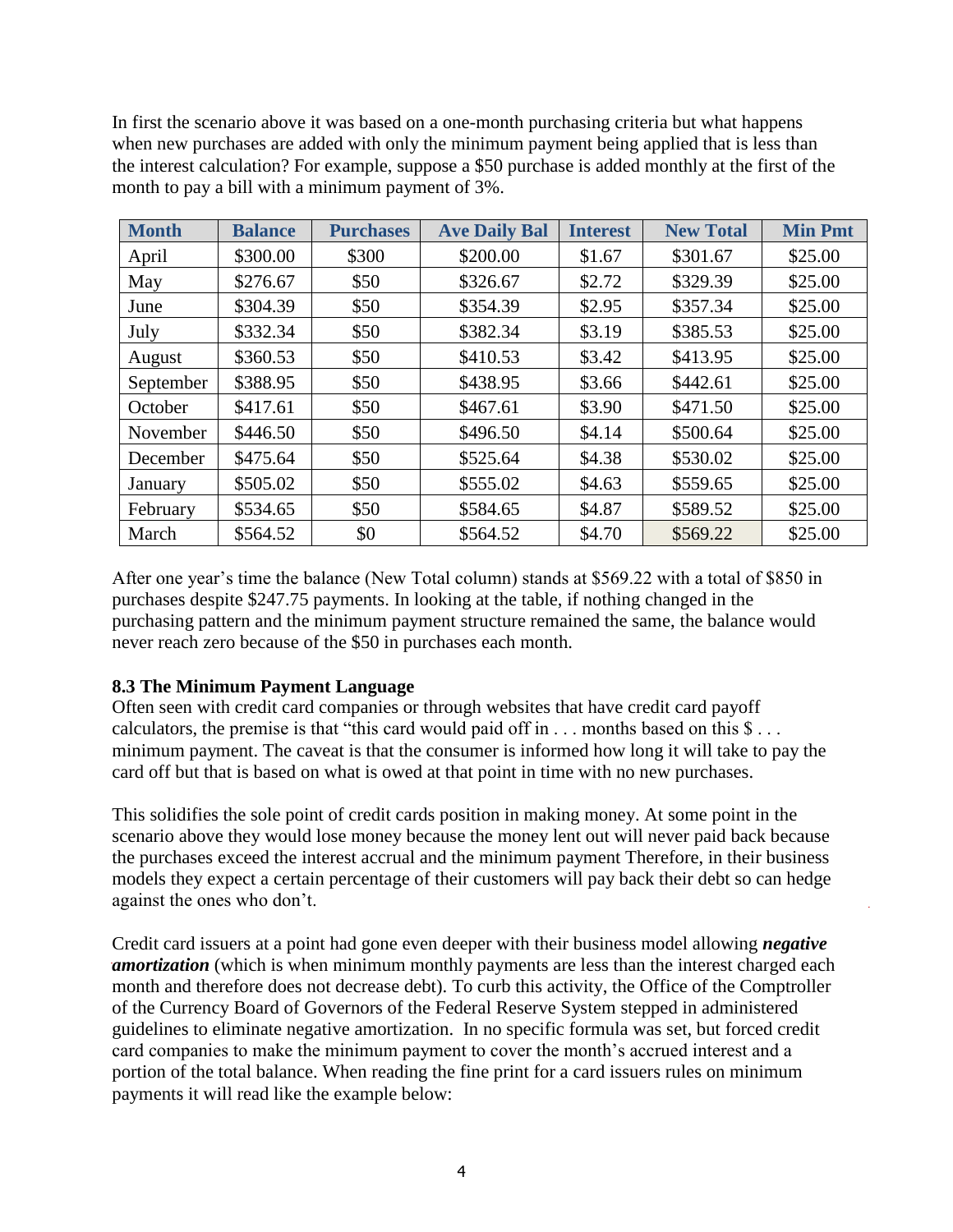# *If the balance is less than \$25, your minimum payment will equal the balance. Otherwise, the minimum payment will be the greater of \$25 or 1% of your balance plus interest (periodic interest charges) and late payment fees.*

Consequently, the *minimum payment percentage* for each credit card can be different, but generally speaking (credit card companies simply a set percentage of the balance typically designed to cover a little more than that month's finance charges). The Table below assumes Jasper has a \$2,000 credit limit using the above rules to pay of 2% of the balance plus interest or \$25. This scenario shows how the minimum payment allows the card issuer to bring in money every month while setting the stage to build interest owed back to them for months to come.

| <b>Month</b> | <b>Balance</b> | <b>Purchases</b> | <b>Ave Daily Bal</b> | <b>Interest</b> | <b>New Total</b> | <b>Min Pmt</b> |
|--------------|----------------|------------------|----------------------|-----------------|------------------|----------------|
| April        | \$300.00       | \$300            | \$200.00             | \$1.67          | \$301.67         | \$25.00        |
| May          | \$276.67       | \$100            | \$376.67             | \$3.14          | \$379.81         | \$25.00        |
| June         | \$354.81       | \$100            | \$454.81             | \$3.79          | \$458.60         | \$25.00        |
| July         | \$433.60       | \$100            | \$533.60             | \$4.45          | \$538.04         | \$25.00        |
| August       | \$513.04       | \$100            | \$613.04             | \$5.11          | \$618.15         | \$25.00        |
| September    | \$593.15       | \$100            | \$693.15             | \$5.78          | \$698.93         | \$25.00        |
| October      | \$673.93       | \$100            | \$773.93             | \$6.45          | \$780.38         | \$25.00        |
| November     | \$755.38       | \$100            | \$855.38             | \$7.13          | \$862.50         | \$25.00        |
| December     | \$837.50       | \$100            | \$937.50             | \$7.81          | \$945.32         | \$25.00        |
| January      | \$920.32       | \$100            | \$1,020.32           | \$8.50          | \$1,028.82       | \$25.00        |
| February     | \$1,003.82     | \$100            | \$1,103.82           | \$9.20          | \$1,113.02       | \$25.00        |
| March        | \$1,088.02     | \$100            | \$1,188.02           | \$9.90          | \$1,197.92       | \$25.00        |
| April        | \$1,172.92     | \$200            | \$1,372.92           | \$11.44         | \$1,384.36       | \$27.69        |
| May          | \$1,356.67     | \$200            | \$1,556.67           | \$12.97         | \$1,569.64       | \$31.39        |
| June         | \$1,538.25     | \$200            | \$1,738.25           | \$14.49         | \$1,752.74       | \$35.05        |

If the minimum payment was made with no additional purchases after June it would take 94 months to pay the card off accumulating \$669.09 in interest for a total of \$2.669.09. This equates 2,861 days or 408 weeks or 23 cents per day in interest. When including principal plus interest this equates to .93 cents per day. In short .23 cents is a reasonable cost to pay for something; however, this means the credit card issuer made just above a 33% premium on their money.

| -64 cents in comparison to common costs each monin |        |                                |         |  |  |  |  |
|----------------------------------------------------|--------|--------------------------------|---------|--|--|--|--|
| <b>Ifem</b>                                        |        | <b>Daily Cost</b> Monthly Cost | /earlv  |  |  |  |  |
| Credit Card                                        | ደ 93   | S27 9                          |         |  |  |  |  |
| Health Club (from budget)                          | S 98   |                                | 8360    |  |  |  |  |
| Electric Bill (from budget)                        | \$1.64 |                                | .600    |  |  |  |  |
| Coffee at coffee shop                              | \$3.50 | \$106.45                       | \$1.278 |  |  |  |  |

 *84 cents in comparison to common costs each month*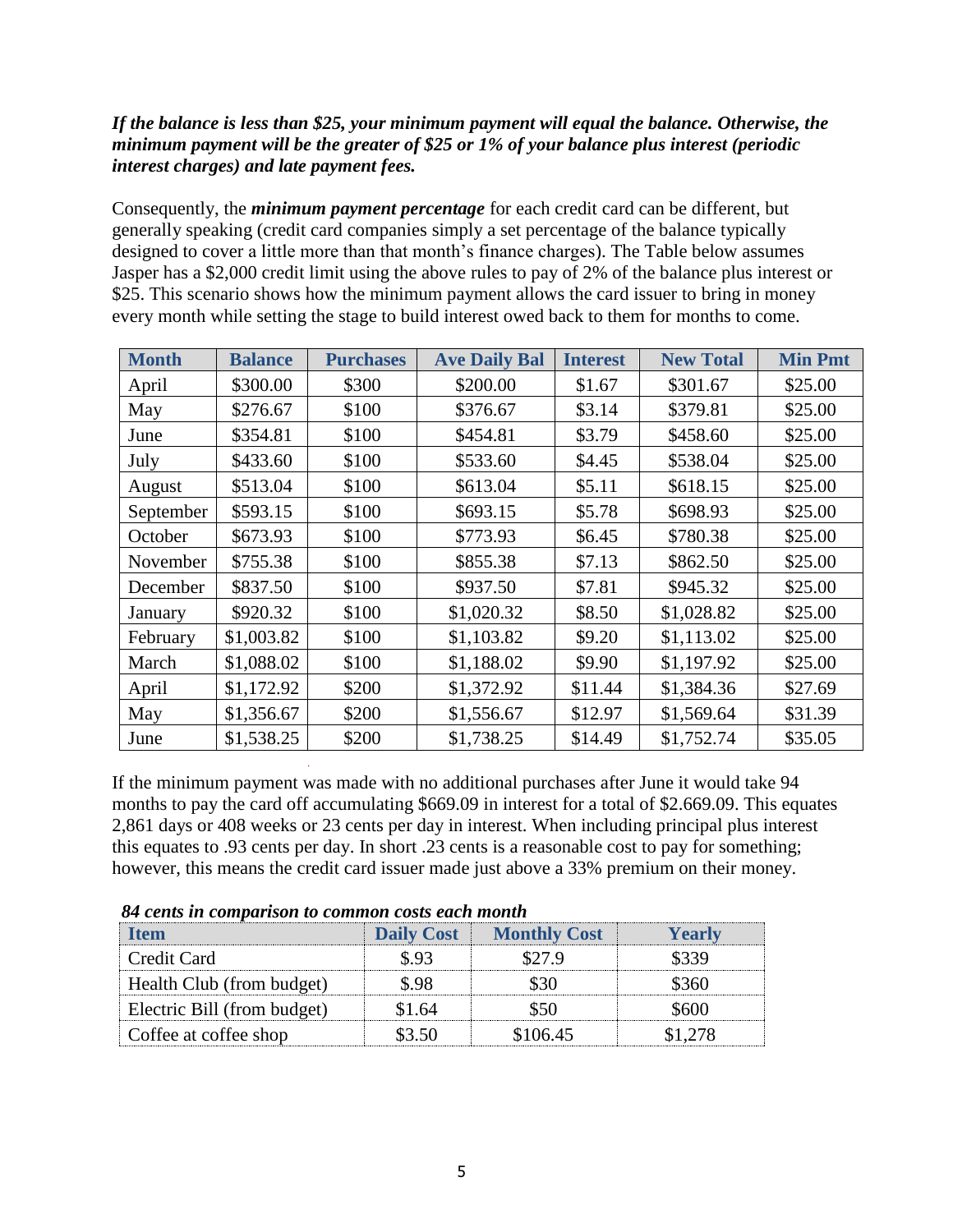#### **8.4 Making More than the Minimum Payment**

It is universally understood that paying more the minimum payment is the best method to reducing credit card debt. Each credit card scenario is unique in terms of the payment that is due each month however the common practice should be to create a goal to get to a zero balance. A good method to start with is to make the minimum payment plus whatever additional money can be afforded. The following Table takes \$7,100, with no additional payments that calls for a 1% minimum payment or \$25. However, Jasper is going to pay 5% instead:

| <b>Month</b> | <b>Balance</b> | <b>Purchases</b> | <b>Ave Daily Bal</b> | <b>Interest</b> | <b>New Total</b> | <b>Min Pmt</b> |
|--------------|----------------|------------------|----------------------|-----------------|------------------|----------------|
| Apr          | \$7,100.00     | \$7,100          | \$7,100.00           | \$59.17         | \$7,159.17       | \$417.13       |
| May          | \$6,742.04     | \$0              | \$6,742.04           | \$56.18         | \$6,798.23       | \$396.09       |
| June         | \$6,402.13     | \$0              | \$6,402.13           | \$53.35         | \$6,455.48       | \$376.13       |
| July         | \$6,079.36     | \$0              | \$6,079.36           | \$50.66         | \$6,130.02       | \$357.16       |
| Aug          | \$5,772.86     | \$0              | \$5,772.86           | \$48.11         | \$5,820.96       | \$339.16       |
| Sep          | \$5,481.81     | \$0              | \$5,481.81           | \$45.68         | \$5,527.49       | \$322.06       |
| Oct          | \$5,205.43     | \$0              | \$5,205.43           | \$43.38         | \$5,248.81       | \$305.82       |
| <b>Nov</b>   | \$4,942.99     | \$0              | \$4,942.99           | \$41.19         | \$4,984.18       | \$290.40       |
| Dec          | \$4,693.78     | \$0              | \$4,693.78           | \$39.11         | \$4,732.90       | \$275.76       |
| Jan          | \$4,457.14     | \$0              | \$4,457.14           | \$37.14         | \$4,494.28       | \$261.86       |
| Feb          | \$4,232.42     | \$0              | \$4,232.42           | \$35.27         | \$4,267.69       | \$248.65       |
| Mar          | \$4,019.04     | \$0              | \$4,019.04           | \$33.49         | \$4,052.53       | \$236.12       |

The results show the New Total at \$4,052.53 which is 42.9% reduction. Comparatively speaking, after one year in the Table above with just making the 1% standard minimum payment the balance would be at \$6.403.94 or a 9.8% reduction.

# *Two thoughts:*

-If Jasper paid 5% for the entire duration until he reached a zero balance it would take 74 months.

-The thought here is that being able to afford the first monthly payment in April at \$417.13 if that trend could continue the balance would be paid off in the  $20<sup>th</sup>$  month.

# **8.5 Additional Ways Credit Card Companies Make Money**

There a handful of ways credit card companies make money from the consumer besides charging interest, however they are all avoidable. When a minimum payment is given on a credit card it means that the payment must be paid in full by the due date or a late charge may be assessed which can be no higher than \$25 for a first offense and up to \$35 for a repeat offense within six billing cycles. (As of 2016) When a late payment occurs it adds to the balance in turn increasing the amount of interest that will be charged. When credit cards payments are late for two consecutive billing periods the issuer has the right raise the interest which has no cap, however the rate is commonly seen around 29.99%. The Table below shows a scenario of what happens when late payments occur.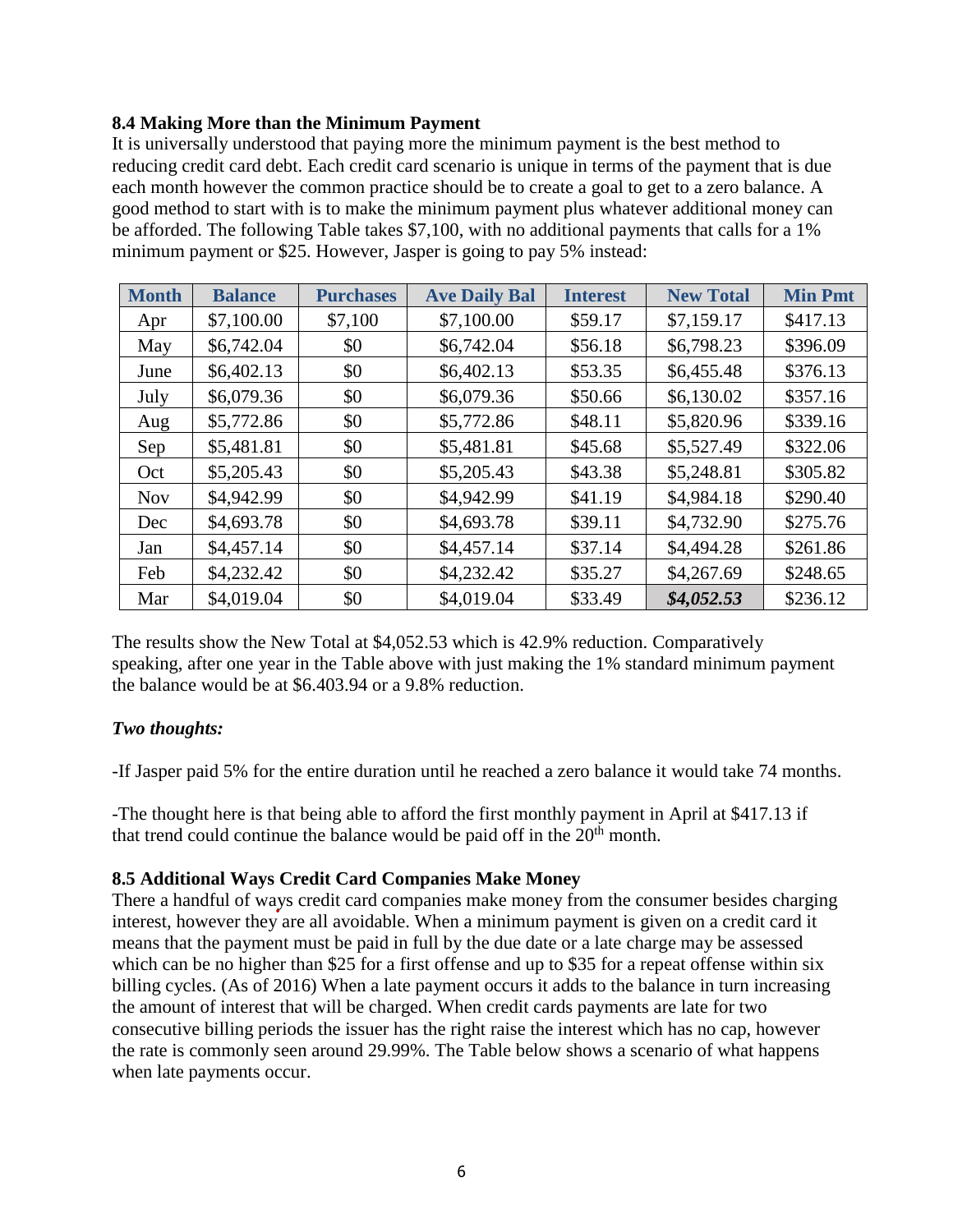| <b>Month</b>    | <b>Balance</b> | <b>Purchases</b>                           | <b>Ave Daily Bal</b> | <b>Interest</b> | <b>New Total</b> | <b>Min Pmt</b> |
|-----------------|----------------|--------------------------------------------|----------------------|-----------------|------------------|----------------|
|                 | \$7,100.00     | \$300                                      | \$7,100.00           | \$59.17         | \$7,159.17       | \$130.76       |
| May             | \$7,028.41     | \$0                                        | \$7,028.41           | \$58.57         | \$7,086.98       | \$129.44       |
| Jun             | \$7,086.98     |                                            |                      |                 |                  |                |
| <b>Late Fee</b> |                | \$25.00                                    |                      |                 |                  |                |
| Jun             | \$7,111.98     | \$0                                        | \$7,111.98           | \$59.27         | \$7,175.25       | \$130.98       |
| Jul             | \$7,175.25     |                                            |                      |                 |                  |                |
| <b>Late Fee</b> |                | \$35.00                                    |                      |                 |                  |                |
| Jul             | \$7,206.25     | \$0                                        | \$7,206.25           | \$60.05         | \$7,266.30       | \$132.72       |
|                 |                | <b>Interest Rate Changed to 29.99% APR</b> |                      |                 |                  |                |
| Aug             | \$7,266.30     | \$0                                        | \$7,266.30           | \$181.60        | \$7,447.90       | \$256.08       |
| Sep             | \$7,191.82     | \$0                                        | \$7,191.82           | \$179.74        | \$7,371.56       | \$253.45       |
| Oct             | \$7,118.11     | \$0                                        | \$7,118.11           | \$177.89        | \$7,296.00       | \$250.85       |
| <b>Nov</b>      | \$7,045.15     | \$0                                        | \$7,045.15           | \$176.07        | \$7,221.22       | \$248.28       |
| Dec             | \$6,972.93     | \$0                                        | \$6,972.93           | \$174.27        | \$7,147.20       | \$245.74       |
| Jan             | \$6,901.46     | \$0                                        | \$6,901.46           | \$172.48        | \$7,073.94       | \$243.22       |

Due to the back to back late fees (which totaled \$60) the interest rate changing to 29.99% significantly raises the amount of interest charged each month; from July at \$60.05 to August at \$181.60 which is 66.9% increase in the interest accumulation.

# **8.6 Paying off Multiple Cards**

It is very common for consumers to have two or three cards or more that are charging interest. The most popular are the likes of MasterCard or Visa but may also include businesses that offer store cards for their products such as department stores selling electronics, clothes or home improvement items. They come in many derivations each with their own interest rate and terms and behave like any other credit card.

# *Consolidate to Low Interest Rate Cards*

There are companies that offer cards that will have a temporary low introductory rate for a specified time period to pay down balances. Cards can go low as 0% and can be a good temporary solution as long as the interest accumulated after the introductory period is less than the previous cards total interest accumulation each month. This means the interest rate after the introductory period is higher than the previous card(s). The following is an example of the main highlights an issuer may offer: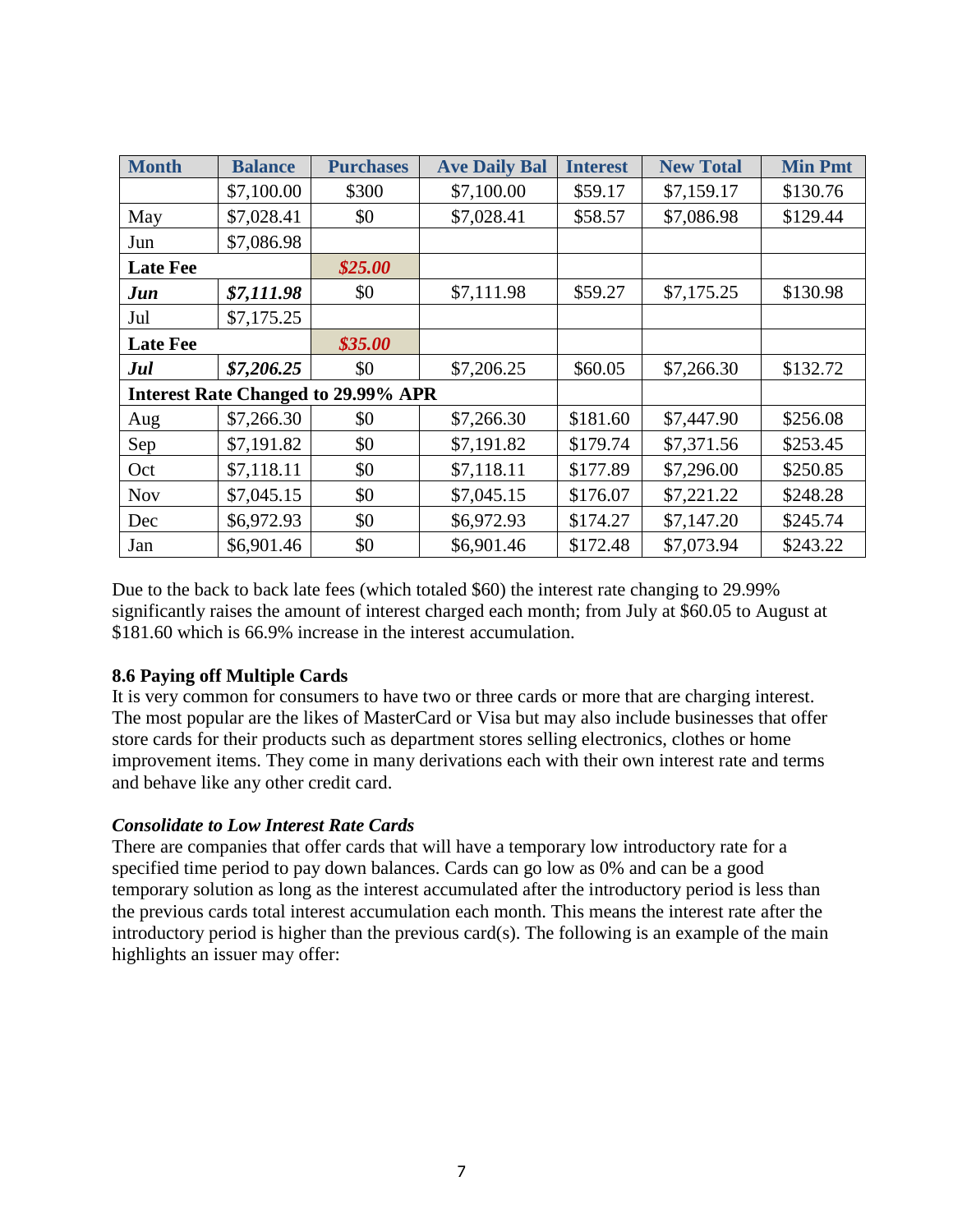| <b>Item</b>                 | <b>Summary</b>                               | <b>Details</b>       |
|-----------------------------|----------------------------------------------|----------------------|
| Credit Level                | <b>Excellent Credit</b>                      | $700+$               |
| <b>Purchase APR</b>         | 0% intro APR until MM/YYYY; 13%, 16%         | Variable APR         |
|                             | or 18.9% variable APR after that. (This APR  |                      |
|                             | will vary with the market based on the Prime |                      |
|                             | Rate)                                        |                      |
| <b>Transfer Information</b> | 0% intro APR until MM/YYYY; 13%, 16%         | 3% adds to principal |
|                             | or 18.9% variable APR after that. (This APR  | balance              |
|                             | will vary with the market based on the Prime |                      |
|                             | Rate)                                        |                      |
| Annual Fee                  | \$25                                         |                      |

The key things to note in the offering are that excellent credit is required to obtain the offer and that transfers and purchases are subject to variable interest when the introductory rate is eclipsed. Typically, the introductory time period is 6-18 months which means it is important to be able to pay the balance down during this period before the interest begins to accrue. Additionally, the future interest rate may be higher than current interest rate and there is a balance transfer fee which will add to the principal balance.

For example, suppose a Jasper has two cards one with a balance of \$6,500 (17% APR) and the other with \$8,200 (18% APR) totaling \$14,700. The first move is to calculate the balance transfer fee.

**Credit Card 1: \$6,500 x .03% = \$195 Credit Card 2: \$8,200 x .03% = \$246**

The total is \$441 which will bring the new total to \$15,141. From here the next step is to come up with a payment plan based on the credit card issuer's terms which will be 0% for 18 months. Assuming after the 18 months the credit is in excellent standing the interest the rate is the lowest at 13% based on the APR.

#### *Determining the APR based on the prime rate*

The prime rate is the interest rate that commercial banks charge their most credit-worthy customers. (Usually the most prominent and stable businesses) The rate almost always stays the same between the major banks. If the prime rate is adjusted, the banks make the change at the same time. Other interest rates such as personal, automobiles and other financing loans are often pegged to the prime.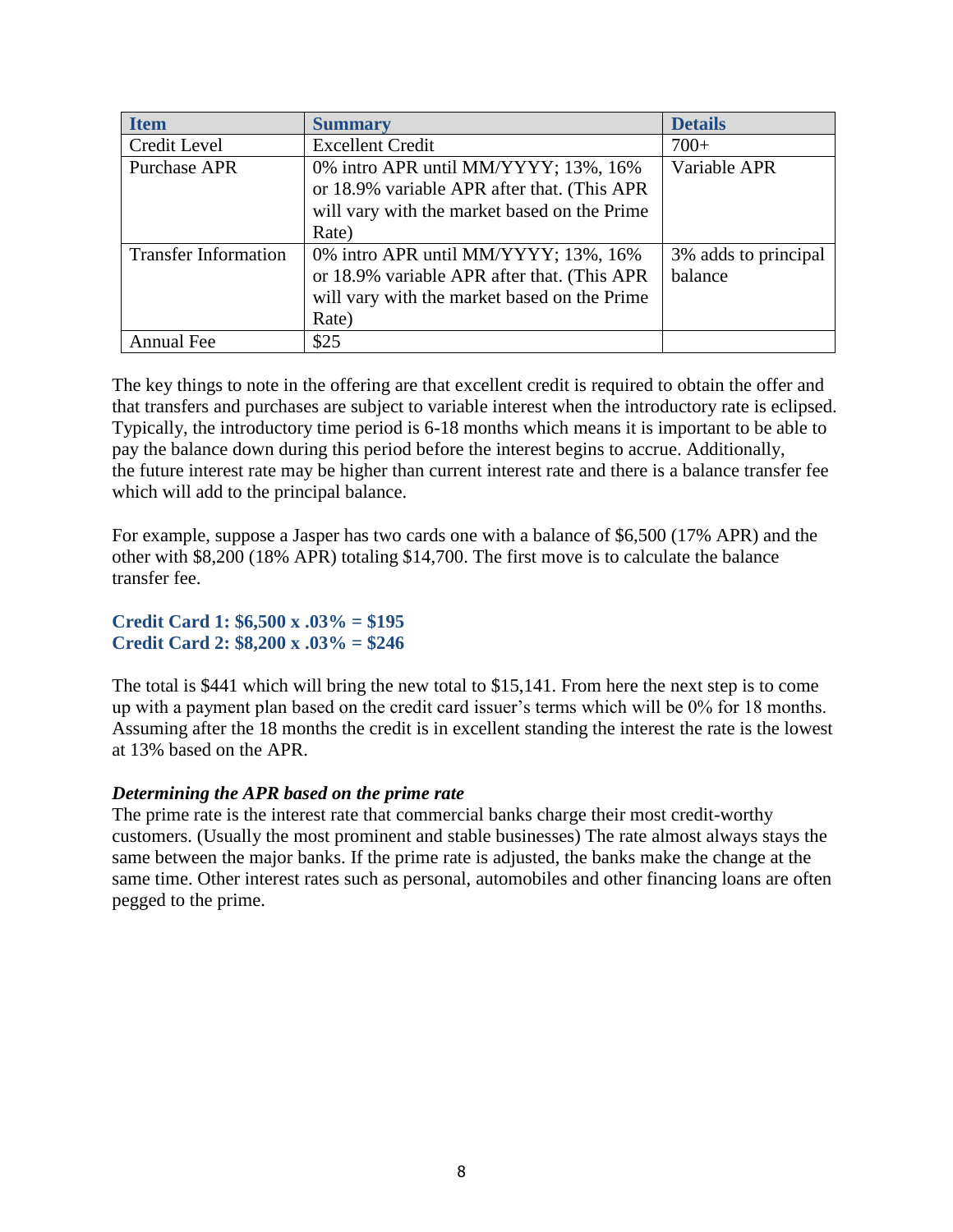

### *When looking at a Credit Issuer's terms it will read in this format:*

*Variable rates may change when the Prime rate changes. We calculate variable rates by adding a percentage to the Prime rate published in (for example, the Wall Street Journal on the 25th day of each month). If the Journal is not published on that day, then see the immediately preceding edition.* 

*Variable rates on the following segment(s) will be updated quarterly and will take effect on the first day of the January, April, July and October billing periods: Non-Introductory Purchase APR: Prime plus 9.5%, 12.5% or 16.4%; Non-Introductory Transfer APR: Prime plus 9.5%, 12.5% or 16.4%; Cash Advance APR: Prime plus 21.65%; Penalty APR: Prime plus 26.15%.*

In the example above receiving the 13% is stable assumption based on the trend of the prime rate due to its history of minimal fluctuations in small periods of time. Based on this information the prime rate is at 3.5%. The credit issuer assumes in their offering above that the 9.5% for excellent credit plus the prime rate at 3.5% totaling 13%.

#### *The Payment Plan during the Introductory Period*

Now that an established balance is at \$15,141 there will for 18 months with no interest. The next premise is that by consolidating credit cards it should mean that interest rate in the future will be less than the interest rates on the previous cards. From there, the plan is to look at the minimum payments of the last month of the previous credit cards. This number will establish what payment was being afforded.

#### **Credit Card 1 minimum payment at \$6,500 @ 17% = \$197.93**

#### **Credit Card 2: minimum payment at \$8,200 @ 18% = \$249.49**

The total comes \$447.42 so this means that Jasper can afford to pay this amount every month as he has already been paying it. The new minimum payment for the first month is actually \$454.23. The difference here is that the minimum payment with 0% will decrease each month; however, Jasper needs to keep the pedal to the metal and pay \$454.23 every month to make a nice dent into the balance.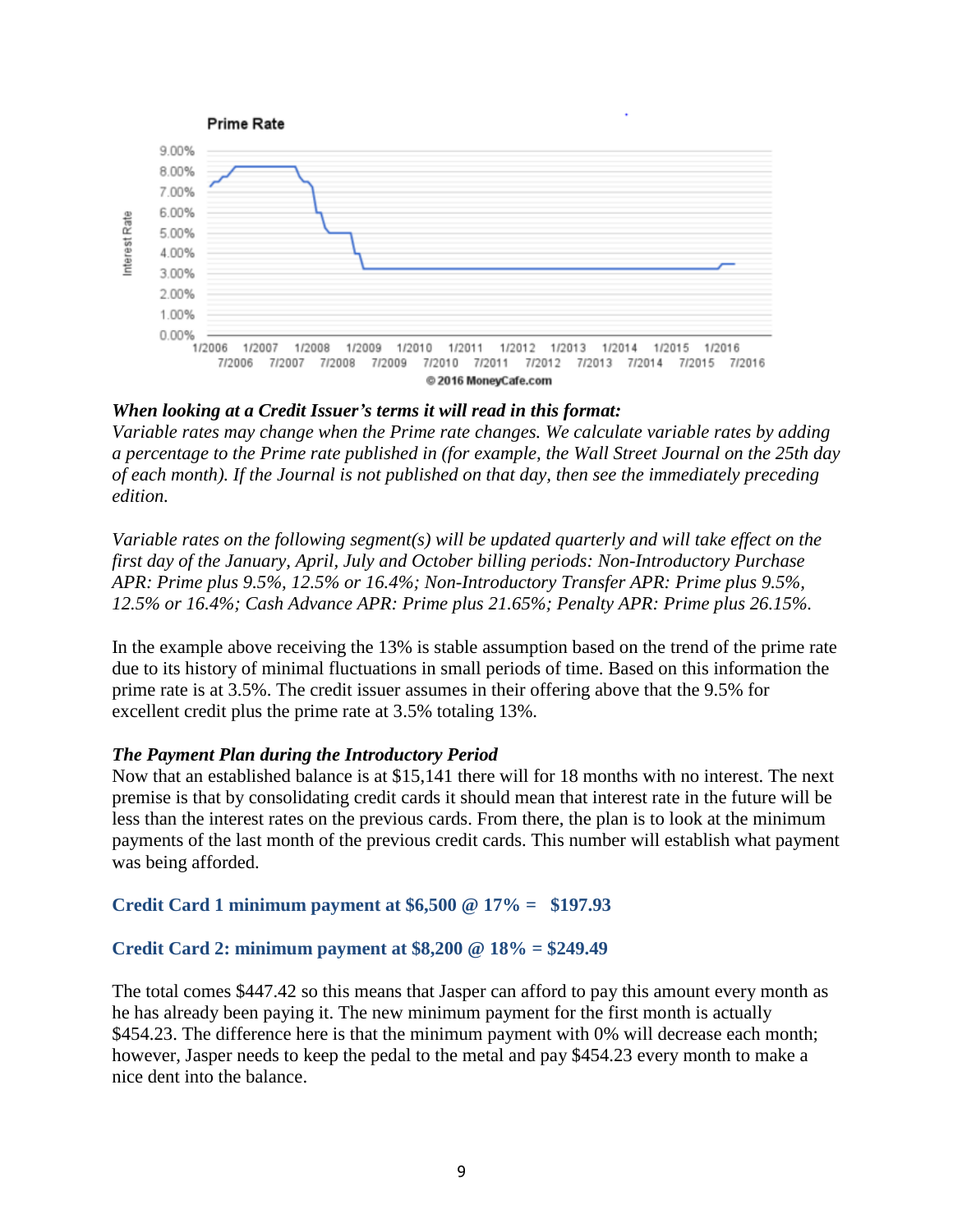| <b>Month</b> | <b>Balance</b> | <b>Purchases</b> | <b>Ave Daily Bal</b> | <b>Interest</b> | <b>New Total</b> | <b>Min Pmt</b> |
|--------------|----------------|------------------|----------------------|-----------------|------------------|----------------|
| April        | \$15,141.00    | \$0              | \$15,141.00          | \$0             | \$15,141.00      | \$454.23       |
| May          | \$14,686.77    | \$0              | \$14,686.77          | \$0             | \$14,686.77      | \$440.60       |
| June         | \$14,246.17    | \$0              | \$14,246.17          | \$0             | \$14,246.17      | \$427.39       |
| July         | \$13,818.78    | \$0              | \$13,818.78          | \$0             | \$13,818.78      | \$414.56       |

#### *Minimum payment*

| Month        | <b>Balance</b>           | <b>Purchases</b> | <b>Ave Daily Bal</b> | <b>Interest</b> | <b>New Total</b> | <b>Min Pmt</b> |
|--------------|--------------------------|------------------|----------------------|-----------------|------------------|----------------|
| $18th$ month | $\frac{1}{2}$ \$9,021.40 | \$0              | \$9,021.40           | \$0             | \$9,021.40       | \$270.64       |

#### *Remain at \$454.23*

| Month        | <b>Balance</b> | <b>Purchases</b> | <b>Ave Daily Bal</b> | <b>Interest</b> | <b>New Total</b> | <b>Min Pmt</b> |
|--------------|----------------|------------------|----------------------|-----------------|------------------|----------------|
| $18th$ month | \$7,419.09     | \$0              | \$7,419.09           | \$0             | \$7,419.09       | \$454.23       |

With only the making the minimum payment for the entire zero interest term, the total after 18<sup>th</sup> months is \$9,021.40 as opposed to paying \$454.23 every month with a total of \$7,419.09. This is a difference of \$1,602.21. So by reducing the balance to \$7,419.09 it is a reduction of 51%

For another frame of reference adding an additional \$100 per month at \$554.23 it would bring the total balance down to \$5,719.09. Here the reduction would be 62%.

# **8.7 Paying down Multiple Credit Cards without an Introductory Rate**

Consolidating balances using low interest rate credit cards is a beneficial opportunity if used properly however, there are people who don't have that option due to their credit scores being too low. This means late or missed payments have occurred leaving them with no option but to pay high interest rates. There two schools of thought when choosing which card to pay down:

Lowest Balance First: Provides the benefit of the *snowball effect* (a psychological effect that allows the borrower to feel empowered by paying down the lowest balance from multiple credit cards first as sense of accomplishment). The debt reduction strategy says that once the smallest debt is paid off, the borrower proceeds to the next lowest debt and so forth, gradually proceeding to the larger ones later.

Highest Interest First: This strategy results in the lowest total interest, but depending on the balance of your higher interest loans, it may take longer to see the first loan/debt completely paid off. As budgeting is about managing expenses and paying out less than what is required, the path is to first pay down the card accumulating the most interest. The only way to know which payoff method is the best is to perform calculations for both scenarios. For example, a furniture store card and a traditional credit card are accruing interest. The first task is to determine the current balance and the interest being charged rather than the interest rate itself.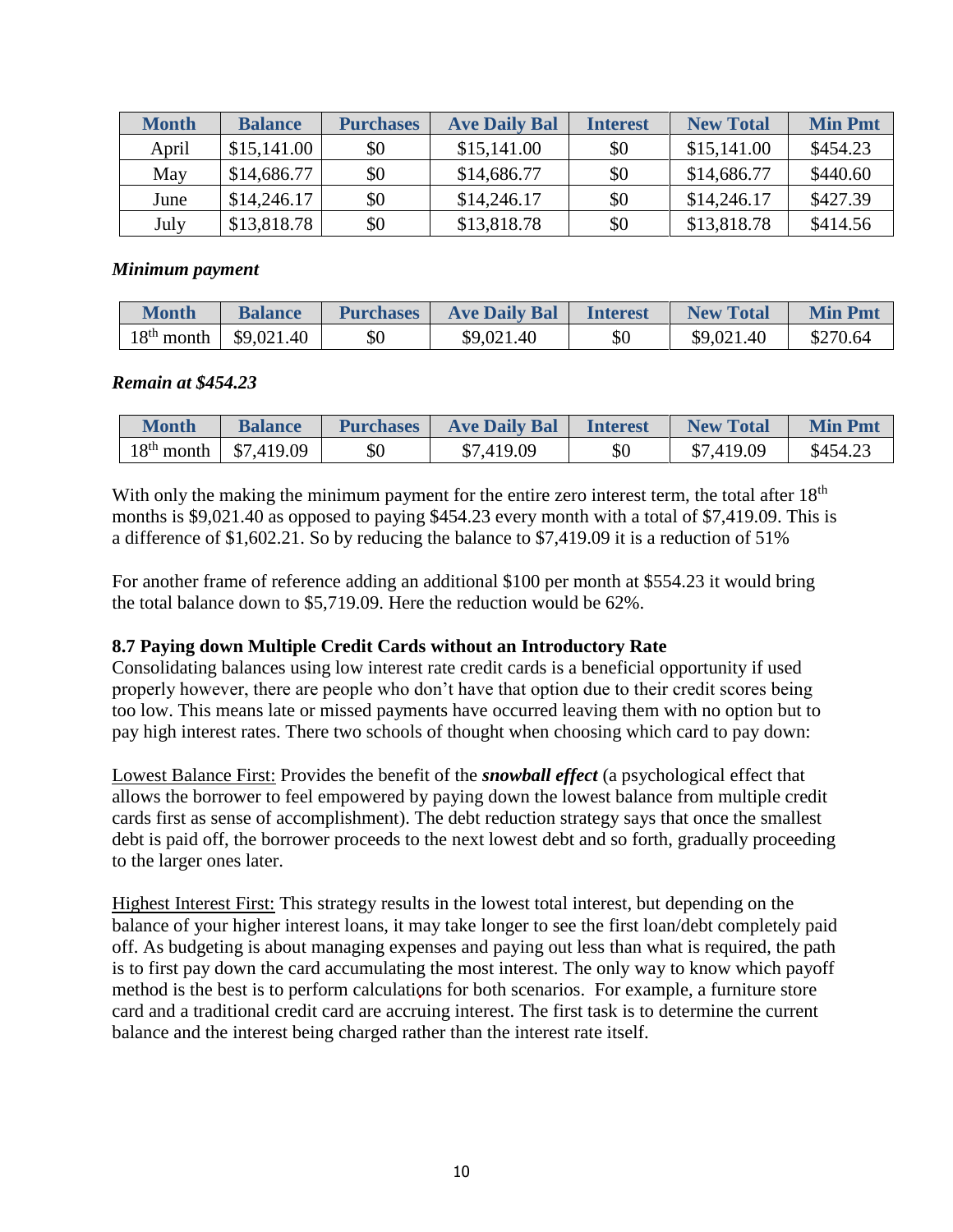| <b>Financing</b> | <b>APR</b> | <b>Balance</b> | <b>Interest</b> | <b>Min Pmt</b> | <b>Budget Pmt</b> |
|------------------|------------|----------------|-----------------|----------------|-------------------|
| Furniture        | 24%        | \$5,000.00     | \$100.00        | \$153          | \$153             |
| Credit Card      | $17\%$     | \$6,000.00     | \$85.00         | \$121.70       | \$300             |

When analyzing the data for the furniture card the minimum payment is being made and the credit card is receiving \$147 more than the minimum payment each month. While this is beneficial to reduce interest this additional money will reduce overall interest over time by redistributing that money toward the furniture card.

#### *Paying the lowest interest card first*

If the budget payment was made at \$300 for the credit card every month until a zero balance was reached it would take 23 months with a total interest payout of \$982.46.

| <b>Begin Balance</b> | <b>Purchases</b> | <b>Avg Daily Balance</b> | <b>Interest</b> | <b>New Balance</b> | <b>Budget Pmt</b> |
|----------------------|------------------|--------------------------|-----------------|--------------------|-------------------|
| \$4,431.88           | \$0              | \$4,431.88               | \$88.64         | \$4,520.52         | \$121.70          |
| \$4,398.82           | \$0              | \$4,398.82               | \$87.98         | \$4,486.80         | \$427.84          |
| \$4,058.96           | \$0              | \$4,058.96               | \$81.18         | \$4,140.14         | \$453.00          |

In the 23<sup>rd</sup> month there is \$306.14 due to a partial payment remaining which can be added to the furniture card to create a new payment of \$427.84. Additionally, for the months moving forward the entire \$300 can be applied to the furniture card that will bring the monthly total to \$453. This will allow for the card to be paid off in the 33<sup>rd</sup> month with a total interest amount of \$2,628.66.

# *Paying the highest interest card first*

In order to do this the budget needs to change so that the minimum payment for the credit card and the remaining money goes towards the credit card bringing the new monthly payment to \$331.30

| <b>Financing</b> | <b>APR</b> | <b>Balance</b> | <b>Interest</b> | <b>Min Pmt</b> | <b>Budget Pmt</b> | <b>New Pmt</b> |
|------------------|------------|----------------|-----------------|----------------|-------------------|----------------|
| Furniture        | 24%        | \$5,000.00     | \$100.00        | \$153          | \$153             | \$331.30       |
| Credit Card      | 17%        | \$6,000.00     | \$85.00         | \$121.70       | \$300             | \$121.70       |

If the new budget payment was made at \$331.30 for the furniture card every month until a zero balance was reached it would be completed in the  $20<sup>th</sup>$  month with a total interest accumulation of \$1,011.69.

At this point the credit card in the  $20<sup>th</sup>$  month has balance of \$5,279.99 and is scheduled for the \$121.70 payment; however, an additional \$283.20 can be added to create a new payment of \$404.72 due to the last payment being a partial month. Additionally, for the months moving forward the entire amount of \$453 will allow the card to be paid off in the 33<sup>th</sup> month with a total interest accumulation of \$2,044.60 in interest.